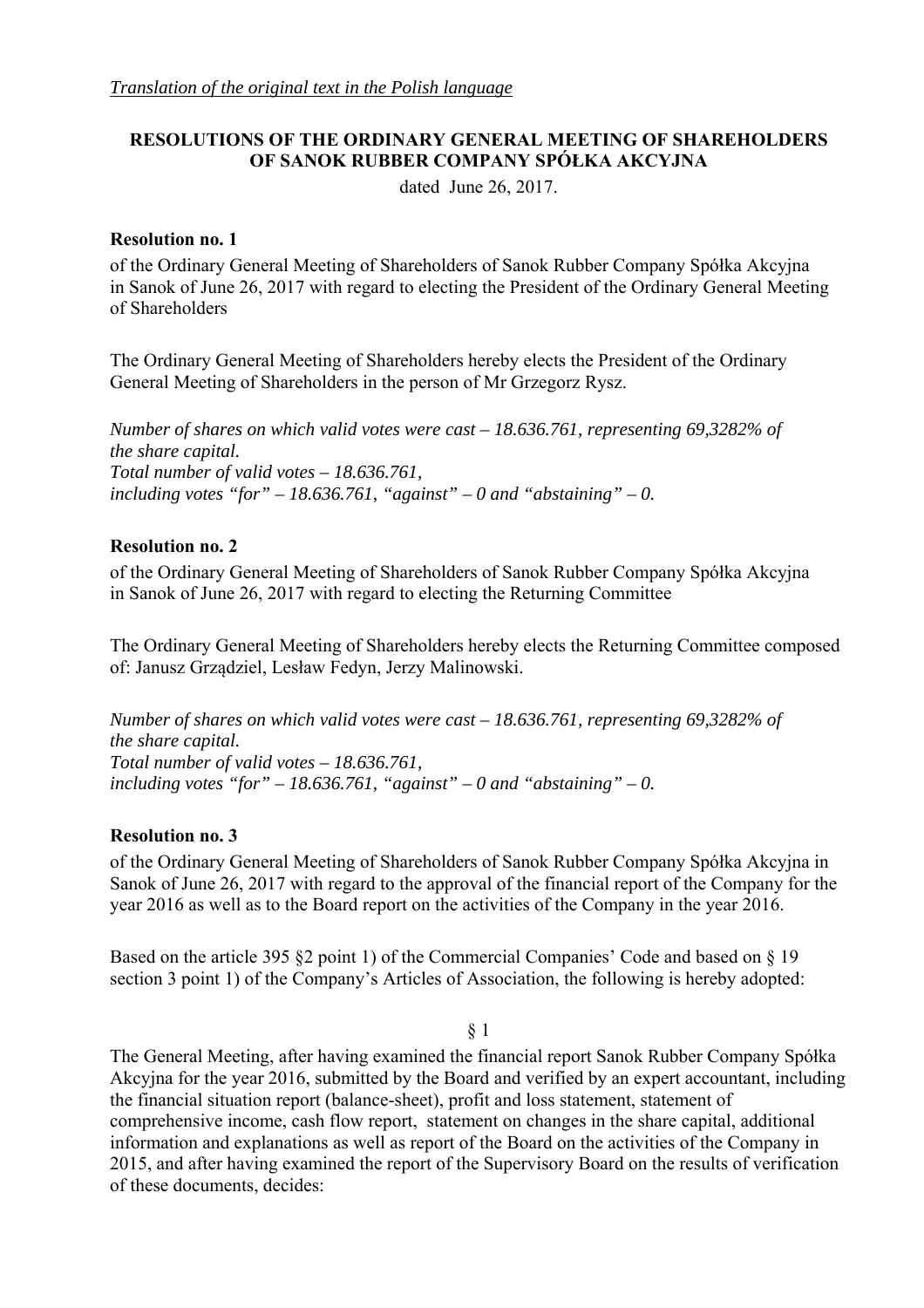- 1. to approve the financial situation report (balance-sheet) made as of December 31, 2016 showing the sum of 724 050 140,31 zlotys on both the side of assets and liabilities,
- 2. to approve the profit and loss statement for the year 2016 showing net profit in the amount of 120 273 669,66 zlotys,
- 3. to approve the statement of comprehensive income for the year 2016 showing a total income in the amount of 120 273 669,66 zlotys,
- 4. to approve the cash flow statement for the year 2016 showing an increase in the amount of cash 74 528 730,89 zlotys,
- 5. to approve the statement on changes in the share capital showing it to be on the level of 493 361 011,25 zlotys as of December 31, 2016,
- 6. to approve the additional information and explanations,
- 7. to approve the report of the Board on the activities of the Sanok Rubber Company Spółka Akcyjna in the year 2016.

#### § 2

The General Meeting obligates the Board of the Company to immediately submit the financial report for the year 2016 together with the report of the Board on the activities of the Company in the year 2016 and accompanied by the expert accountant opinion to the companies' register held at the National Court Register.

§ 3

The resolution shall come into effect on the date of its adoption.

*Number of shares on which valid votes were cast – 18.636.761, representing 69,3282% of the share capital. Total number of valid votes – 18.636.761,*  including votes "for" – 18.636.761, "against" – 0 and "abstaining" – 0.

#### **Resolution no. 4**

of the Ordinary General Meeting of Shareholders of Sanok Rubber Company Spółka Akcyjna in Sanok of June 26, 2017 with regard to the approval of the consolidated financial report of the capital group Sanok Rubber Company for the year 2016 and of the report on the activities of the capital group in the year 2016.

Based on the article 63c section 4 of the Act of parliament dated September 29, 1994 with regard to the accountancy (Journal of Laws of 2016, Item 1047 as amended), the following is hereby adopted:

§ 1

The General Meeting, after having examined the consolidated financial report of the capital group Sanok Rubber Company, submitted by the Board and verified by an expert accountant, including the financial situation report (balance-sheet), profit and loss statement, consolidated statement of comprehensive income, cash flow report, statement on changes in the share capital, additional information and explanations as well as report of the Board of the dominant entity on the activities of the Capital Group in 2015, the group consisting of Sanok Rubber Company Spółka Akcyjna acting as the dominant entity and the following subsidiaries covered in the consolidated report:

- a) STOMIL SANOK DYSTRYBUCJA Limited Liability Company seated in Bogucin near Poznań,
- b) STOMET Limited Liability Company seated in Sanok,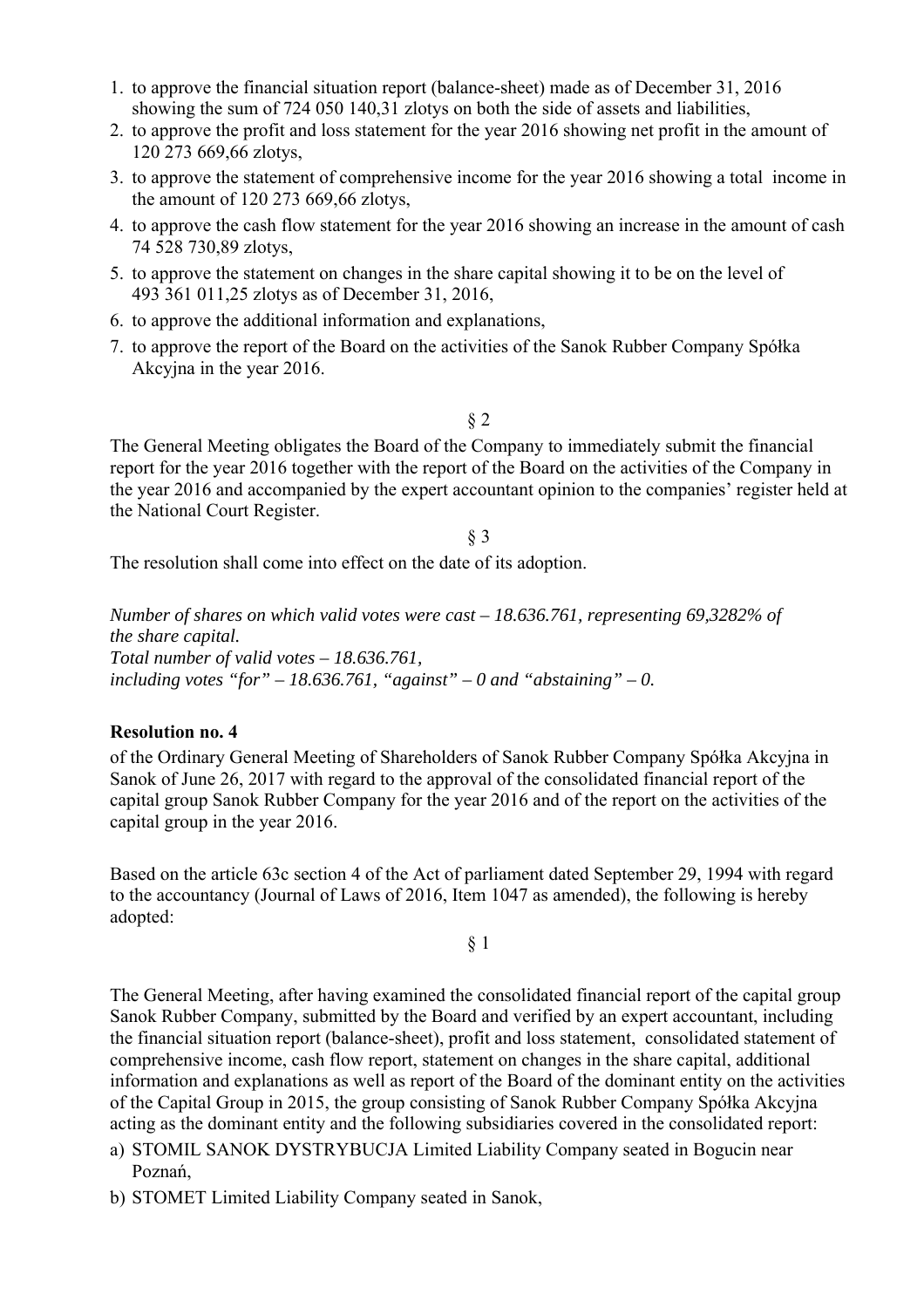- c) STOMIL Sanatorium & Tourism Limited Liability Company seated in Rymanów-Zdrój,
- d) Commercial and Service Enterprise STOMIL EAST Limited Liability Company seated in Sanok,
- e) Stomil Sanok WIATKA Joint Stock Company seated in Kirov (Russia),
- f) Stomil Sanok RUS Limited Liability Company seated in Moscow (Russia),
- g) Stomil Sanok BR Foreign Private Production Unitary Enterprise seated in Brest (Belarus),
- h) Stomil Sanok Ukraine Limited Liability Company seated in Równe (Ukraine),
- i) Sanok (Qingdao) Auto Parts Limited Liability Company seated in Jiaozhou (China),
- j) Rubber & Plastic Systems S.A.S seated in Villers-la-Montagne (France)
- k) Draftex Automotive GmbH seated in Grefrath (Germany)
- l) Qingdao Masters of Rubber and Plastic Co., Ltd seated in Jiaozhou (Chiny) decides:
- 1. to approve the consolidated financial situation report (balance-sheet) made as of December 31, 2016 showing the sum of 817 177 thousand zlotys on both the side of assets and liabilities,
- 2. approve the consolidated profit and loss statement for the year 2016 showing net profit in the amount of 104 936 thousand zlotys,
- 3. to approve the consolidated statement of comprehensive income for the year 2016 showing a total income in the amount of 106 502 thousand zlotys
- 4. to approve the consolidated statement of changes in the share capital showing it to be on the level of 491 538 thousand zlotys as of December 31, 2016,
- 5. to approve the consolidated cash flow report for the year 2016 showing an increase in the amount of cash 74 304 thousand zlotys
- 6. to approve the additional information and explanations,
- 7. to approve the report of the Board on the activities of the Capital Group in the year 2016.

§ 2

The General Meeting obligates the Board of the Company to immediately submit the consolidated financial report for the year 2016 together with the report on the activities of the Capital Group in the year 2016 and accompanied by the expert accountant opinion to the companies' register held at the National Court Register.

## § 3

The resolution shall come into effect on the date of its adoption.

*Number of shares on which valid votes were cast – 16.965.501, representing 63,1112% of the share capital. Total number of valid votes – 16.965.501,*  including votes "for"  $-16.965.501$ , "against"  $-0$  and "abstaining"  $-0$ .

# **Resolution no. 5**

of the Ordinary General Meeting of Shareholders of Sanok Rubber Company Spółka Akcyjna in Sanok of June 26, 2017 with regard to the granting of the vote of acceptance to the President of the Board of the Company on performance of his duties in the year 2016.

Based on the article 395 §2 point 3) of the Commercial Companies' Code as well as §19 section 3 point 1) of the Company's Articles of Association, the following is hereby adopted: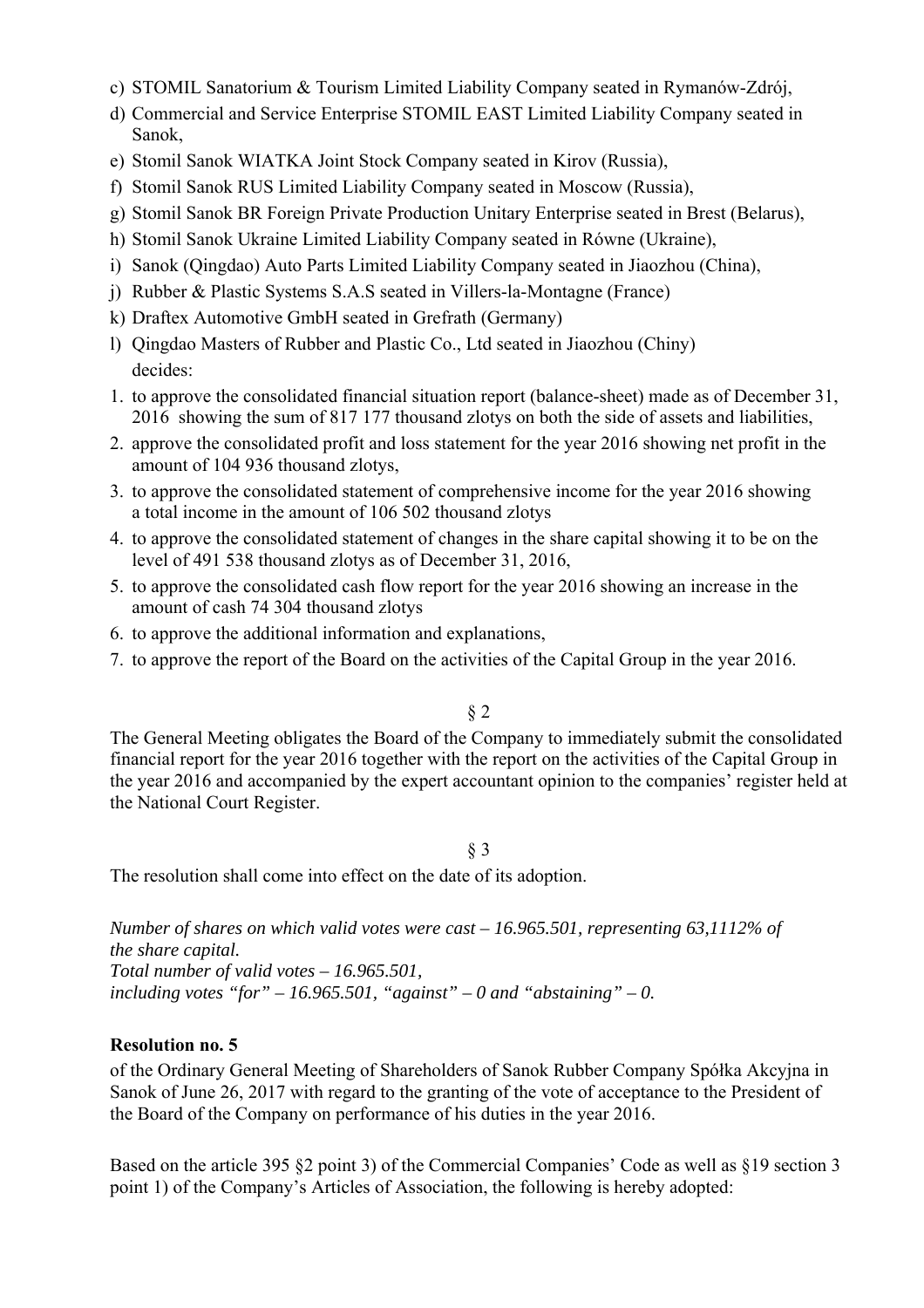The General Meeting grants Mr Marek Łęcki – the President of the Board of the Company – the vote of acceptance on performance of his duties in the year 2016.

§ 2

The resolution shall come into effect on the date of its adoption.

*Number of shares on which valid votes were cast – 15.668.861, representing 58,2877% of the share capital. Total number of valid votes – 15.668.861,*  including votes "for"  $-15.668.861$ , "against"  $-0$  and "abstaining"  $-0$ .

#### **Resolution no. 6**

of the Ordinary General Meeting of Shareholders of Sanok Rubber Company Spółka Akcyjna in Sanok of June 26, 2017 with regard to the granting of the vote of acceptance to a Member of the Board of the Company on performance of his or her duties in the year 2016.

Based on the article 395 §2 point 3) of the Commercial Companies' Code as well as §19 section 3 point 1) of the Company's Articles of Association, the following is hereby adopted:

§ 1 The General Meeting grants Mr. Rafał Grzybowski – the Member of the Board of the Company – the vote of acceptance on performance of her duties in the year 2016.

§ 2 The resolution shall come into effect on the date of its adoption.

*Number of shares on which valid votes were cast – 18.626.761, representing 69,2910% of the share capital. Total number of valid votes – 18.626.761,*  including votes "for"  $-18.626.761$ , "against"  $-0$  and "abstaining"  $-0$ .

#### **Resolution no. 7**

of the Ordinary General Meeting of Shareholders of Sanok Rubber Company Spółka Akcyjna in Sanok of June 26, 2017 with regard to the granting of the vote of acceptance to a Member of the Board of the Company on performance of his or her duties in the year 2016.

Based on the article 395 §2 point 3) of the Commercial Companies' Code as well as §19 section 3 point 1) of the Company's Articles of Association, the following is hereby adopted:

### § 1

The General Meeting grants Mr. Marcin Saramak – the Member of the Board of the Company – the vote of acceptance on performance of her duties in the year 2016.

§ 2

The resolution shall come into effect on the date of its adoption.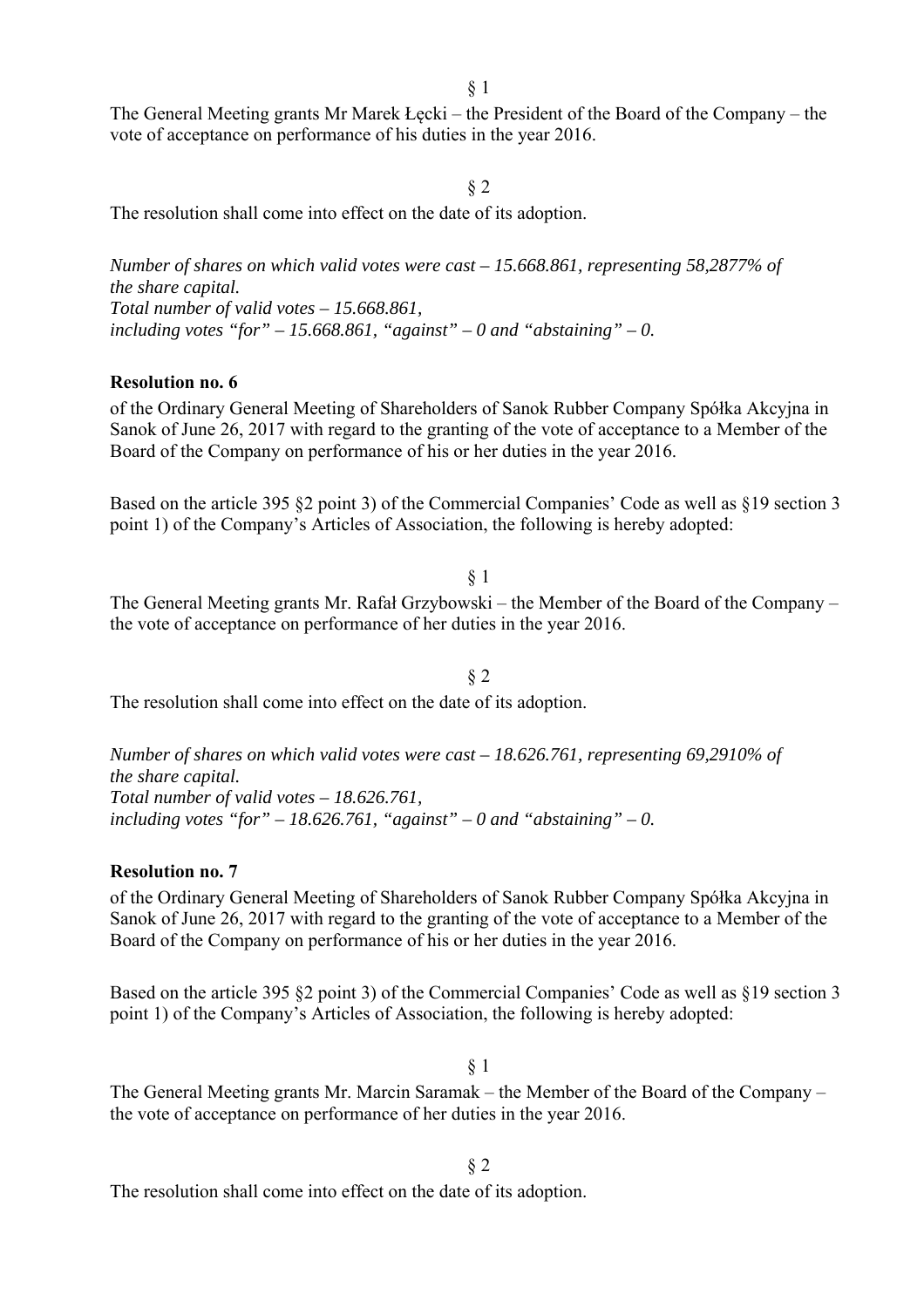*Number of shares on which valid votes were cast – 18.626.761, representing 69,2910% of the share capital. Total number of valid votes – 18.626.761,*  including votes "for"  $-18.626.761$ , "against"  $-0$  and "abstaining"  $-0$ .

### **Resolution no. 8**

of the Ordinary General Meeting of Shareholders of Sanok Rubber Company Spółka Akcyjna in Sanok of June 26, 2017 with regard to the granting of the vote of acceptance to a Member of the Board of the Company on performance of his or her duties in the year 2016.

Based on the article 395 §2 point 3) of the Commercial Companies' Code as well as §19 section 3 point 1) of the Company's Articles of Association, the following is hereby adopted:

§ 1

The General Meeting grants Mr. Piotr Szamburski – the Member of the Board of the Company – the vote of acceptance on performance of his duties in the year 2016.

§ 2

The resolution shall come into effect on the date of its adoption.

*Number of shares on which valid votes were cast – 18.570.401, representing 69,0814% of the share capital. Total number of valid votes – 18.570.401,*  including votes "for"  $-18.570.401$ , "against"  $-0$  and "abstaining"  $-0$ .

#### **Resolution no. 9**

of the Ordinary General Meeting of Shareholders of Sanok Rubber Company Spółka Akcyjna in Sanok of June 26, 2017 with regard to the granting of the vote of acceptance to a Member of the Board of the Company on performance of his or her duties in the year 2016.

Based on the article 395 §2 point 3) of the Commercial Companies' Code as well as §19 section 3 point 1) of the Company's Articles of Association, the following is hereby adopted:

§ 1

The General Meeting grants Mrs. Grażyna Kotar – the Member of the Board of the Company till 18 March 2016 – the vote of acceptance on performance of his duties in the year 2016.

§ 2

The resolution shall come into effect on the date of its adoption.

*Number of shares on which valid votes were cast – 18.636.761, representing 69,3282% of the share capital. Total number of valid votes – 18.636.761,*  including votes "for"  $-18.636.761$ , "against"  $-0$  and "abstaining"  $-0$ .

## **Resolution no. 10**

of the Ordinary General Meeting of Shareholders of Sanok Rubber Company Spółka Akcyjna in Sanok of June 26, 2017 with regard to the granting of the vote of acceptance to the President of the Supervisory Board of the Company on performance of his duties in the year 2016.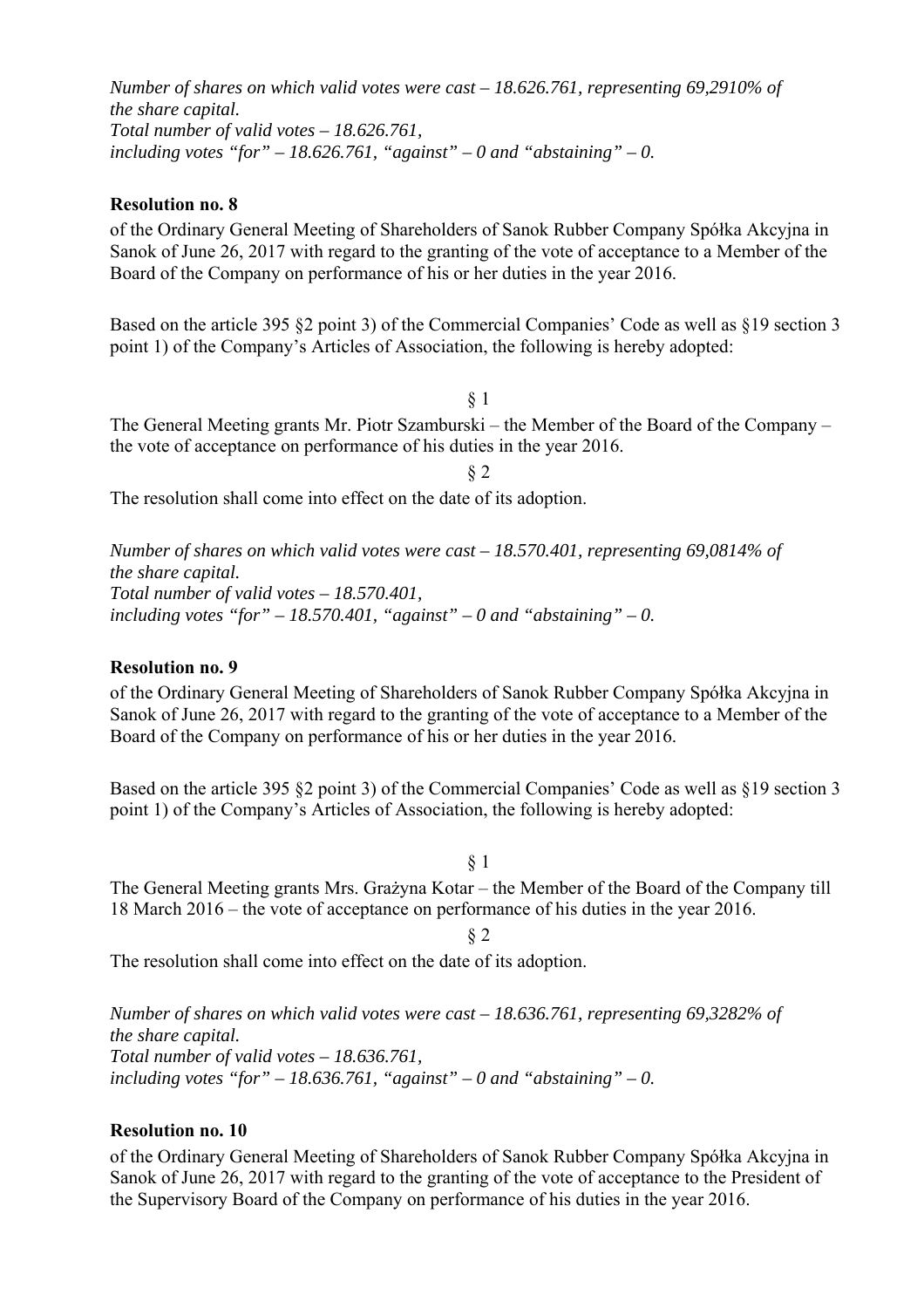Based on the article 395 §2 point 3) of the Commercial Companies' Code as well as §19 section 3 point 1) of the Company's Articles of Association, the following is hereby adopted:

§ 1

The General Meeting grants Mr. Jerzy Gabrielczyk – the President of the Supervisory Board – the vote of acceptance on performance of his duties in the year 2016.

§ 2

The resolution shall come into effect on the date of its adoption.

*Number of shares on which valid votes were cast – 18.636.761, representing 69,3282% of the share capital. Total number of valid votes – 18.636.761,*  including votes "for"  $-18.636.761$ , "against"  $-0$  and "abstaining"  $-0$ .

### **Resolution no. 11**

of the Ordinary General Meeting of Shareholders of Sanok Rubber Company Spółka Akcyjna in Sanok, dated June 26, 2017 with regard to the granting of the vote of acceptance to the Vice President of the Supervisory Board of the Company on performance of his duties in the year 2016.

Based on the article 395 §2 point 3) of the Commercial Companies' Code as well as §19 section 3 point 1) of the Company's Articles of Association, the following is hereby adopted:

§ 1

The General Meeting grants Mr. Grzegorz Stulgis – the Vice President of the Supervisory Board of the Company – the vote of acceptance on performance of his duties in the year 2016.

§ 2

The resolution shall come into effect on the date of its adoption.

*Number of shares on which valid votes were cast – 18.636.761, representing 69,3282% of the share capital. Total number of valid votes – 18.636.761,*  including votes "for"  $-18.636.761$ , "against"  $-0$  and "abstaining"  $-0$ .

#### **Resolution no. 12**

of the Ordinary General Meeting of Shareholders of Sanok Rubber Company Spółka Akcyjna in Sanok, dated June 26, 2017 with regard to the granting of the vote of acceptance to a Member of the Supervisory Board of the Company on performance of his or her duties in the year 2016.

Based on the article 395 §2 point 3) of the Commercial Companies' Code as well as §19 section 3 point 1) of the Company's Articles of Association, the following is hereby adopted:

§ 1

The General Meeting grants Mrs. Marta Rudnicka – the Member of the Supervisory Board of the Company – the vote of acceptance on performance of his duties in the year 2016.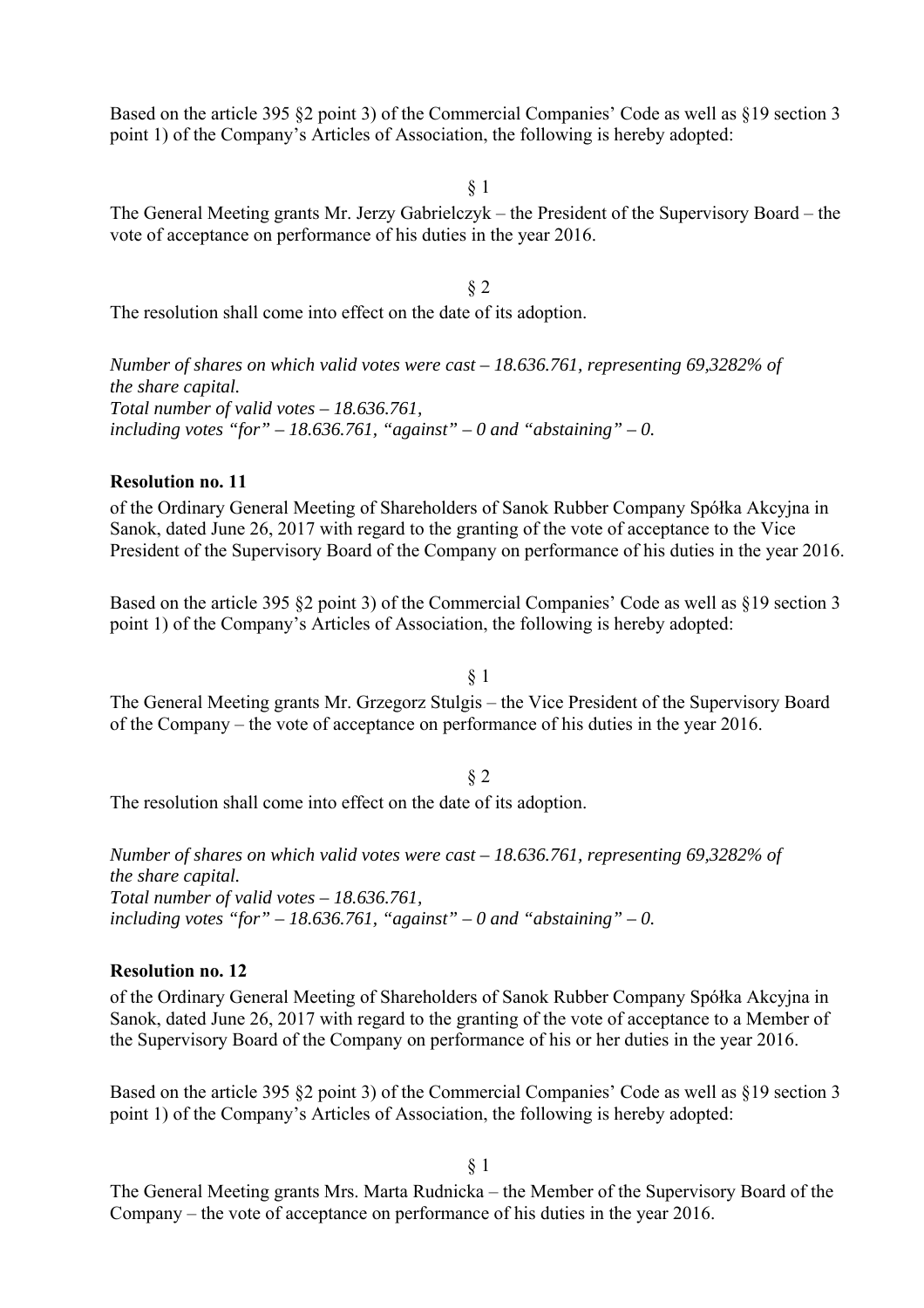§ 2

The resolution shall come into effect on the date of its adoption.

*Number of shares on which valid votes were cast – 18.636.761, representing 69,3282% of the share capital. Total number of valid votes – 18.636.761,*  including votes "for"  $-18.636.761$ , "against"  $-0$  and "abstaining"  $-0$ .

### **Resolution no. 13**

of the Ordinary General Meeting of Shareholders of Sanok Rubber Company Spółka Akcyjna in Sanok, dated June 26, 2017 with regard to the granting of the vote of acceptance to a Member of the Supervisory Board of the Company on performance of his or her duties in the year 2016.

Based on the article 395 §2 point 3) of the Commercial Companies' Code as well as §19 section 3 point 1) of the Company's Articles of Association, the following is hereby adopted:

§ 1 The General Meeting grants Mr. Jan Woźniak – the Member of the Supervisory Board of the Company – the vote of acceptance on performance of his duties in the year 2016.

§ 2

The resolution shall come into effect on the date of its adoption.

*Number of shares on which valid votes were cast – 18.636.761, representing 69,3282% of the share capital. Total number of valid votes – 18.636.761,*  including votes "for"  $-18.636.761$ , "against"  $-0$  and "abstaining"  $-0$ .

### **Resolution no. 14**

of the Ordinary General Meeting of Shareholders of Sanok Rubber Company Spółka Akcyjna in Sanok, dated June 26, 2017 with regard to the granting of the vote of acceptance to a Member of the Supervisory Board of the Company on performance of his or her duties in the year 2016.

Based on the article 395 §2 point 3) of the Commercial Companies' Code as well as §19 section 3 point 1) of the Company's Articles of Association, the following is hereby adopted:

§ 1

The General Meeting grants Mr. Karol Żbikowski – the Member of the Supervisory Board of the Company – the vote of acceptance on performance of his duties in the year 2016.

#### § 2

The resolution shall come into effect on the date of its adoption.

*Number of shares on which valid votes were cast – 18.636.761, representing 69,3282% of the share capital. Total number of valid votes – 18.636.761,*  including votes "for"  $-18.636.761$ , "against"  $-0$  and "abstaining"  $-0$ .